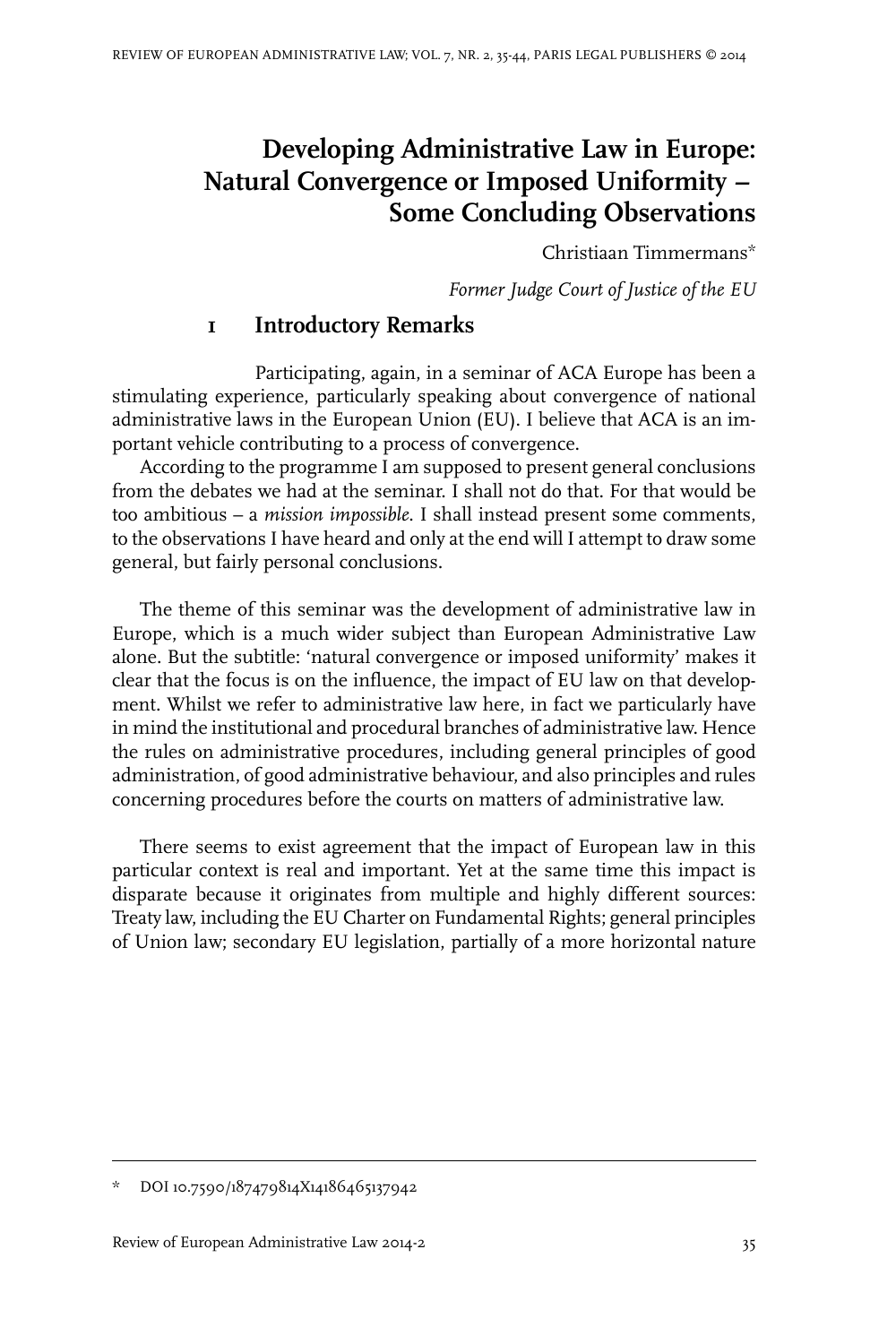(non-discrimination<sup>1</sup>, data protection rules<sup>2</sup>) and partially legislation enacted for specific sectors;<sup>3</sup> and then finally the case law of the ECJ. Hence, the question is whether a more general legislative initiative, as also now requested by the European Parliament (EP),<sup>4</sup> should not be taken to bring some order into all of this.

It is widely recognised that there exists an on-going process of some convergence of national administrative laws, on issues fostered by EU law. Reference has particularly been made to the development, by the ECJ, of general principles of Union law, as the most important top-down influence enhancing the process of natural convergence. I shall of course not contest this. But two side-notes should be added below be added.

### **2 Not only Top-Down, also very much Bottom-Up**

First of all, this case law is not only top-down, but at the same time it is also very much a product of a bottom-up process. Where else would the Court have been able to find the necessary material for developing these general principles than in the national law systems? Just as the legal remedies allowing access to the Union Courts have been grounded in the national legal systems. The system of remedies provided for in the (now defunct) Coal and Steel Treaty were generally seen as a victory of French administratif law (*UneConquête du droit administratif Français* – the title of an article in a French

See for instance Council Directive 2000/43/EC of 29 June 2000 implementing the principle of equal treatment between persons irrespective of racial or ethnic origin, *OJ* 2000 L180 and 1 Council Directive 2000/78/EC of 27 November 2000 establishing a general framework for equal treatment in employment and occupation, *OJ* 2000 L303.

Directive 95/46/EC of the European Parliament and of the Council of 24 October 1995 on the protection of individuals with regard to the processing of personal data and on the free movement of such data, *OJ* 1995 L281. 2

For instance Directive 2007/66/EC of the European Parliament and of the Council of 11 December 2007 amending Council Directives 89/665/EEC and 92/13/EEC with regard to 3 improving the effectiveness of review procedures concerning the award of public contracts, *OJ* 2007 L335; Directive 2002/21/EC of the European Parliament and of the Council of 7 March 2002 on a common regulatory framework for electronic communications networks and services (Framework Directive), *OJ* 2002 L108; Directive 2008/1/EC of the European Parliament and of the Council of 15 January 2008 concerning integrated pollution prevention and control (Codified version), *OJ* 2008 L24; Directive 2003/35/EC of the European Parliament and of the Council of 26 May 2003 providing for public participation in respect of the drawing up of certain plans and programmes relating to the environment and amending with regard to public participation and access to justice Council Directives 85/337/EEC and 96/61/EC, *OJ* 2003 L156; Directive 2011/92/EU of the European Parliament and of the Council of 13 December 2011 on the assessment of the effects of certain public and private projects on the environment, *OJ* 2012 L26.

See Resolution of 15 January 2013, 2012/2024 INI, P7-TAPROV (2013)4. <sup>4</sup>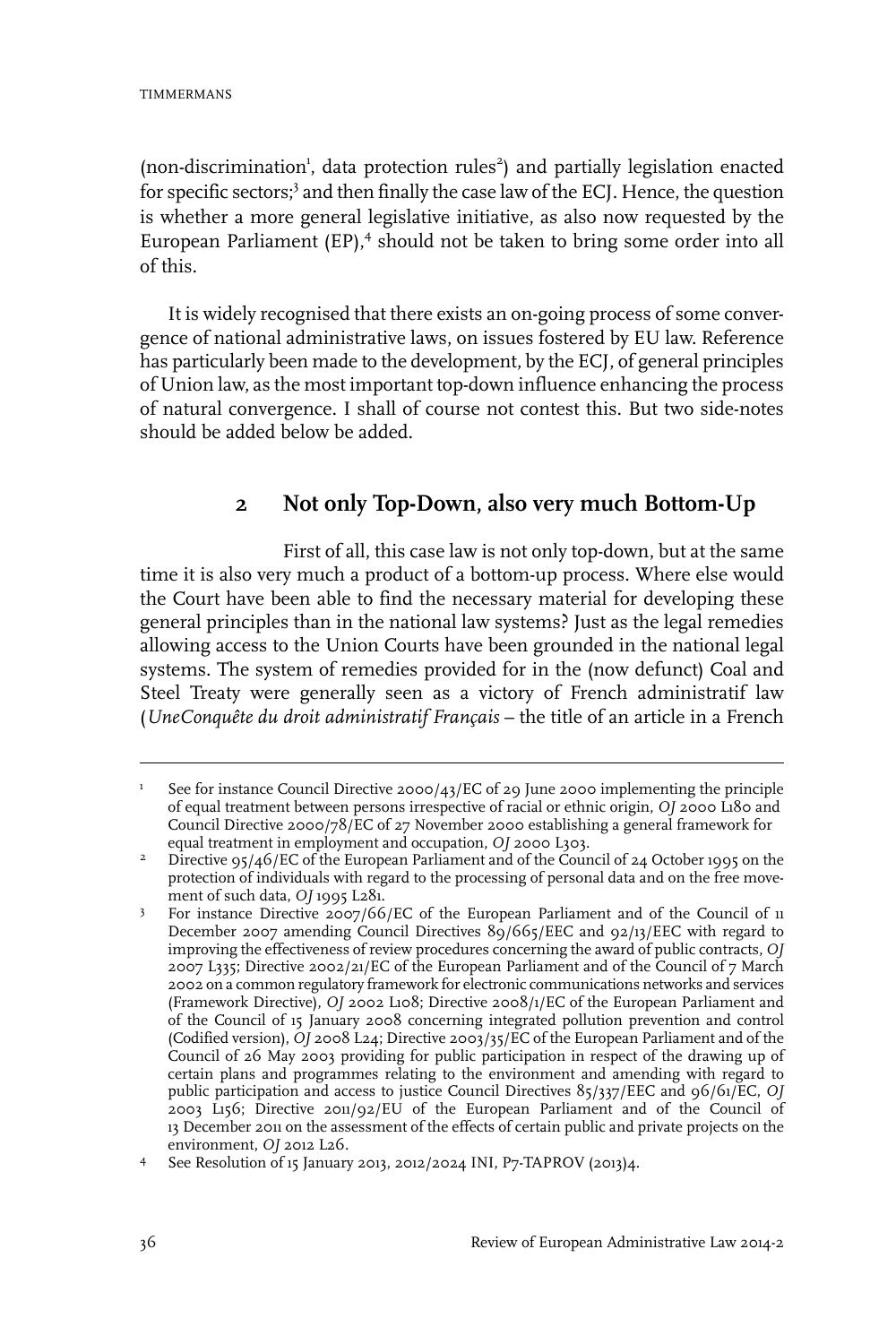Law Review at the time)<sup>5</sup>. Whilst this may be predominantly true, the way in which the Court has interpreted these remedies is characteristic for its general approach to these cases. The Court does not simply take over and copy the concept from its national origin; rather the Court modifies the remedy to the specific requirements of the Union legal system, often simultaneously drawing on other national legal traditions. Take, for example, the notion of *détournement de pouvoir*referred to in Article 33 of the Coal and Steel Treaty. When interpreting this notion the Court coloured and enriched the French concept of *détournement de pouvoir* with elements of the German notion of *Ermessensmisbrauch*. <sup>6</sup> Of course, the Court itself, by its mere multinational composition, is a living laboratory of comparative law. The development of general principles of law in the case law of the ECJ (sometimes also their reception by the national legal systems) is a fascinating process of cross-fertilization between national laws, Union law and again national laws, with the ECJ as one of the agents for transmission. All of this has been well analysed in academic writing.<sup>7</sup>

What one reads less often, is that national courts through preliminary questions, and these questions' motivations, may confront the ECJ with gaps in the Union legal system and a pressing need to find a solution to those gaps. That need is pressing because sometimes one can read between the lines of the preliminary question that without an appropriate solution available in Union law, the national court will be obliged to find the answer in its own national legal system, which obviously risks the uniform application of Union law. The language used to that effect can be quite explicit. $8$ 

Consequently, the top-down influence must be nuanced. As the finding of the law in these cases proceeds in close cooperation with the national courts. Examples are multiple: the proportionality principle imported from German law and now very-much generalised all over Europe; principles of due process and fair procedure, rights of defence, *nemo auditur* and estoppel, inspired by the Common law or further developed under the impetus of that law after the accession of the UK and Ireland in 1973; the principle of transparency cherished

L'Huillier, Une conquête du droit administratif français: Le contentieux de la Communauté européenne du Charbon et de l'Acier, Recueil Dalloz 1953, Chronique XII, p. 63. 5

E.g. Cases 8/55 *Fédération Charbonnière de Belgique*, judgment of 29 November 1956, ECR English special edition p. 292, 2/57 *Hauts Fourneaux de Chasse*, judgment of 12 June 1958, ECR 6 English special edition p. 199. See C.W.A.Timmermans, *De administratieve rechter en beoordelingsvrijheden van bestuursorganen*, Leuven 1973, p. 163.

See, among many more, Walter van Gerven, 'Bridging The Gap Between Community And National Laws: Towards A Principle Of Homogeneity In The Field Of Legal Remedies?' (1995) 7 *CML Rev.* 701, Takis Tridimas, *The General Principles of EU Law*, Oxford 2006 2nd ed., 23 to 25.

 $^8$  See for instance the position of the Verwaltungsgericht Frankfurt as summarized in Case 11/70  $\,$ *Internationale Handelsgesellschaft* (1970)ECR 1125 par. 2.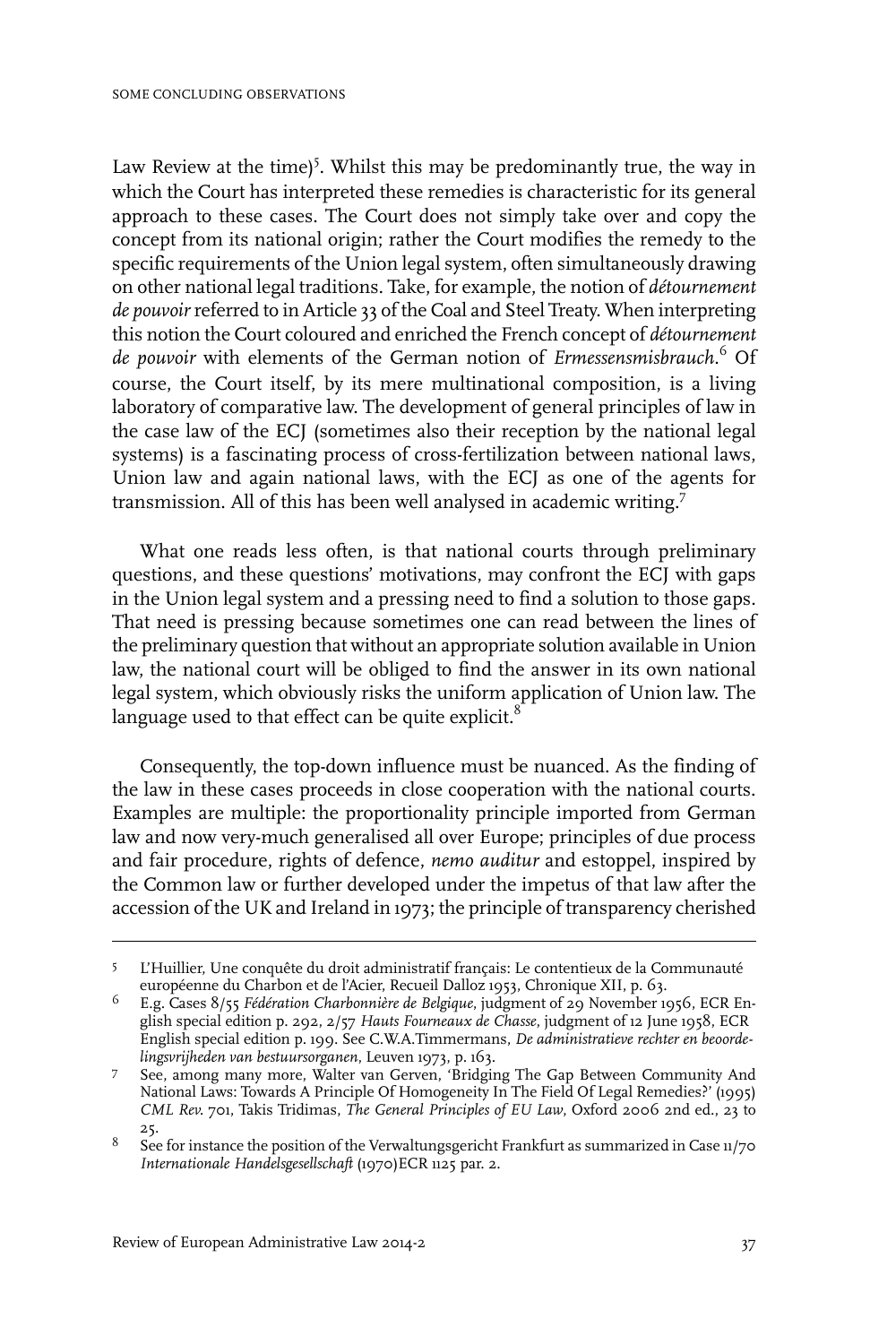by the Scandinavian countries. The ECJ is well aware of this process of mutual influence. In 2007 at the occasion of the  $50<sup>th</sup>$  anniversary of the signature of the Rome Treaties the Court organised a colloquium, to which it invited and asked to be speakers the Presidents of the Supreme Courts of the Member States, precisely on this theme: the influence of national law and the jurisprudence of national courts on the interpretation of Union law. The colloquium was an interesting bottom-up experience. Finally, the ECHR has of course played an important role as a source of inspiration over the past forty years as well, and continues increasingly to do so.

Will the EU Charter of Fundamental Rights change this law finding process? It is true that the Charter will now logically be the starting point for interpretation, by the Court, on the rights and principles codified therein. The Court has already explicitly said so.<sup>9</sup> But the ECHR will remain an important reference, necessarily so because the Charter itself (Article 52, par. 3) obliges, in case of identifying Charter rights and Convention rights, respect to the Convention as a minimum level of protection. Moreover, one might expect that the input by the national courts through the preliminary procedure will also remain an important feature.

This was my first remark. The influence of Union legal principles on national administrative law is not only a top-down but foremost a bottom-up process.

## **3 Large Margin of Interpretation for Member States**

When Member States act within the scope of Union law, they have to respect the Charter and general principles of Union law. This gives a clear impetus to convergence. However, there is no question that because of this a uniform straightjacket is being imposed on Member States. As far as the Charter is concerned, it imposes a minimum level of protection, not a maximum standard. Member States may go further.

In that respect, the two judgments of 26 February 2013 in *Åkerberg Fransson* (Case C-617/10) and *Melloni* (Case C-399/11) give an important clarification.<sup>10</sup> In case Union rules do require implementation or execution by national rules (which is the normal scenario), there does exist in principle a margin for reviewing in respect of national standards of protection of fundamental rights. Provided

<sup>9</sup> Case C-279/09 *DEB* (2010) ECR I-13849 pt. 30.

<sup>&</sup>lt;sup>10</sup> See also the article of the President of the ECJ Vassilios Skouris, Développements récents de la protection des droits fondamentaux dans l'Union européenne: les arrêts *Melloni* et *Åkerberg Fransson* ( 2/2013) Il Diritto dell'Unione Europea 229.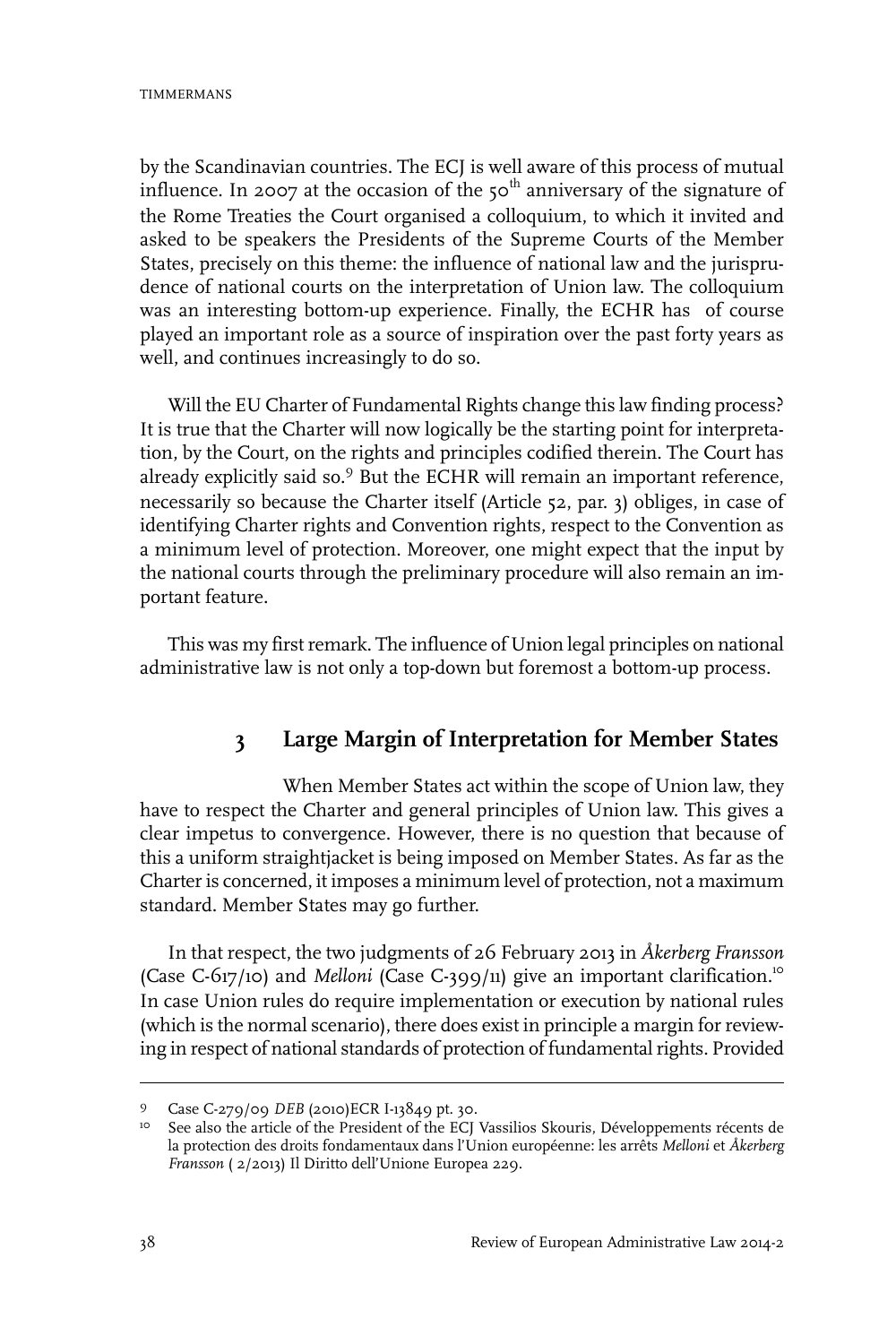that the level of protection provided for by the Charter and the primacy, unity and effectiveness of EU law are not thereby compromised.<sup>11</sup> In so far, the judgment in *Åkerberg Fransson* is remarkable. The Court after concluding that the case falls within the scope of Union law (the most important part of the judgment), does not continue to say that consequently the Charter must be respected hence the order is being reversed. It is because Union law leaves room for national action, that this action may be subject to review in respect of national fundamental rights, but on the condition that the level of protection guaranteed by the Charter is not affected. In doing so, the Court shows respect for the national constitutional order. However, the *Melloni* judgment states that the room for national review will disappear, when and in so far as Union law itself specifically regulates those aspects of fundamental rights protection.

This approach demonstrates respect for national constitutional principles and will inevitably entail more divergence and less convergence. Though this is nothing new in the case law of the Court. Union law allows Member States to restrict the fundamental freedoms of movement, including that of Union citizens, in order to protect legitimate public interests. Longstanding case law demonstrates that Member States dispose of a large, sometimes very large, margin of appreciation in this regard and also uphold fundamental constitutional values (see also the more recent case law on betting, lotteries etc.).<sup>12</sup> Differences between Member States with regard to those values are no impediment. Even the protection of a constitutional principle, which is particular to a Member State, may be justified (e.g. the impossibility in Austria to register titles of nobility as part of a family name, Fürstin von Sayn-Wittgenstein)<sup>13</sup>. To quote from Omega Spielhallen: a national measure does not infringe the proportionality principle merely because the Member Sate has chosen a system of protection different from that adopted by another Member State.<sup>14</sup>

In this context there is an interesting question to be raised. Article 52 of the Charter allows exceptions to the rights and principles of the Charter if and in so far as justified to protect legitimate public interests. Therefore while Member States acting within the scope of Union law have to respect Charter rights and principles, they may also benefit from these exceptions. This leads to the question: would that also allow Member States a margin of appreciation to pay

Par. 29 of the judgment referring to par. 60 of the *Melloni* judgment.

<sup>&</sup>lt;sup>12</sup> For instance Case C-42/07 *Liga Portuguesa* (2009) ECR I-7633, Joined Cases C-447 and 448/08 *Sjoberg* a.o.(2010) ECR I-6921, Case C-203/08 *Betfair* (2010) ECR I-4695, Joined Cases C-186/11 and C-209/11 Stanleybet a.o, judgment of 24 January 2013 not yet reported; see also Floris de Witte, 'Sex, Drugs & EU Law: The Recognition Of Moral And Ethical Diversity in EU Law', (2013) *CMLRev.* 1545.

<sup>&</sup>lt;sup>13</sup> Case C-208/09 Sayn-Wittgenstein (2010) ECR I-3693.

Case C-36/02 *Omega Spielhallen* (2004) ECR I-9609, par. 38. <sup>14</sup>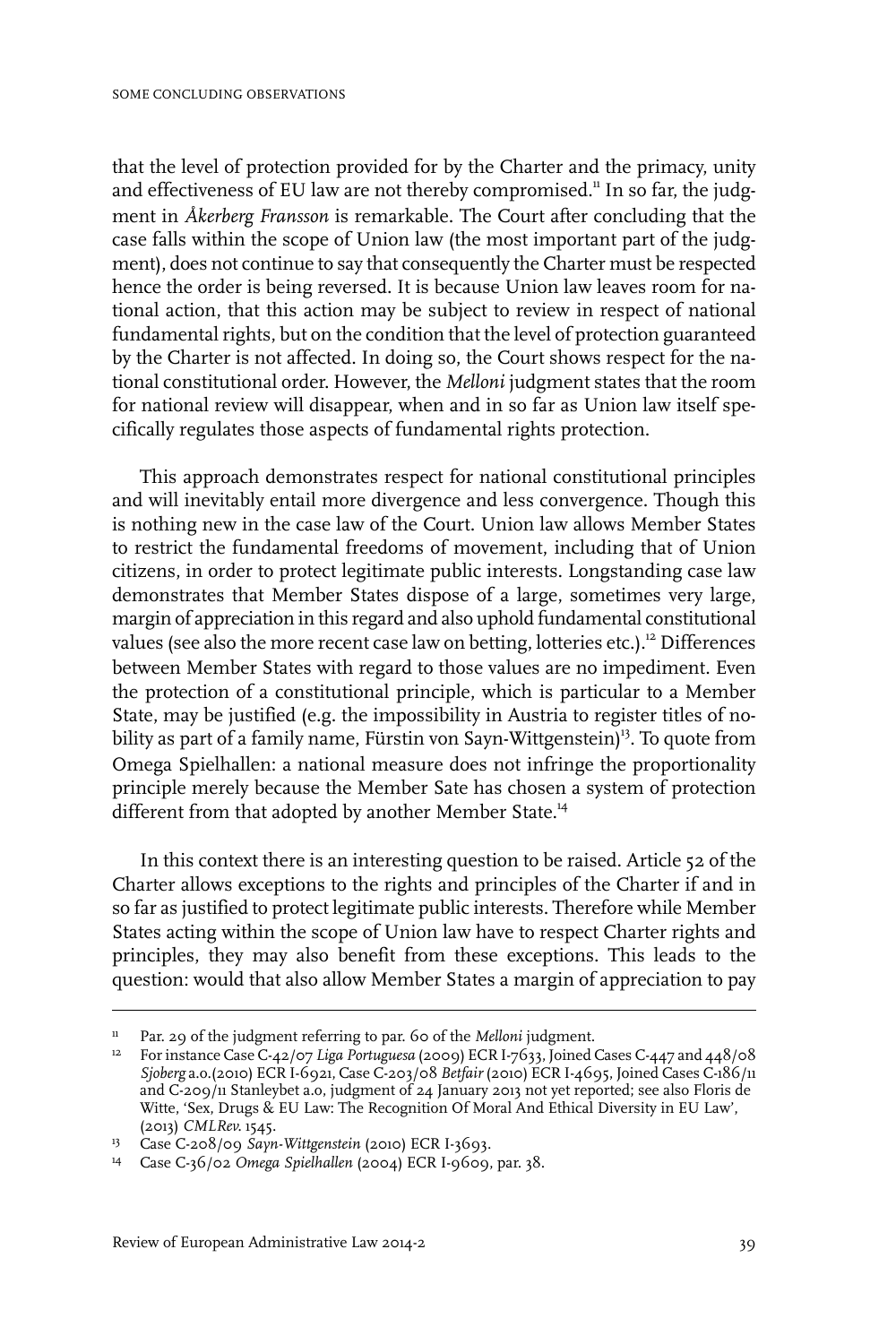due regard to specific national constitutional values as accepted by the Court in Omega Spielhallen and Sayn Wittgenstein? I would think so.

There exists still another factor allowing for divergence, more particularly with regard to rules of administrative procedures and court proceedings. I refer to the well-known principle of procedural autonomy. In the absence of Union legislation on these matters it is up to the Member States to enact the necessary rules provided they respect the principles of equivalence (no discrimination compared to purely national situations) and effectiveness (do not make the application of Union law excessively difficult or impossible). Obviously, this test also leaves a considerable margin for the Member States. Rightly so, I think. Why should detailed, uniform procedural rules be imposed on Member States as long as the basic principles are being respected?

It is interesting to note that this principle of Member States' autonomy in the absence of specific EU legislation has seen its scope remarkably enlarged over the years, by the case law of the Court. Originally, limited to procedural rules only, it is now regularly applied also to substantive rules.<sup>15</sup> There is even a case, where the Court in controlling respect of a fundamental Treaty freedom (the right of establishment) has recourse to the principle of autonomy restricting its control to the tests of equivalence and effectiveness, instead of applying the normal test of restriction and justification.<sup>16</sup> Another interesting issue concerns the relationship between the principle of procedural autonomy and that of effective judicial protection as a fundamental right, the latter being more intrusive and leaving less freedom of action to the Member States. The distinction between both principles is sometimes blurred in the case law.<sup>17</sup> However, this is not the moment to discuss these questions any further.

What I want to stress, and what is my second side-note, is that the top-down influence of the ECJ's case law on fundamental rights and general principles should not be overestimated. It remains limited to the level of principles and general rules with much room remaining for national specificities.

<sup>&</sup>lt;sup>15</sup> For instance Joined Cases 6/90 and C-9/90 *Francovich* a.o. (1991) ECR I-5357 par. 43, Joined Cases C-46/93 and C-48/93 *Brasserie du Pêcheur* and *Factortame* (1996) ECR I-1029, paras 67 to 74, 83 to 90, Case C-591/10 *Littlewoods Retail*, judgment of 19 July 2012 not yet reported, paras 27 to 34.

<sup>&</sup>lt;sup>16</sup> Case C-378/10 *Vale*, judgment of 12 July 2012 not yet reported, paras 48 to 62.

For instance Case C-268/06 *Impact* (2008) ECR I-2483, Case C-63/08 *Pontin* (2009) ECR I-17 10467. There is other case law however clearly distinguishing both principles. See for instance Case C-12/09 *Mono Car Styling* (2009) ECR I-6653, Joined Cases C- 317 to 320/08 *Alassin*i a.o. ( 2010) ECR I-2213; see also Case C-279/09 *DEB* (2010) ECR I-13849.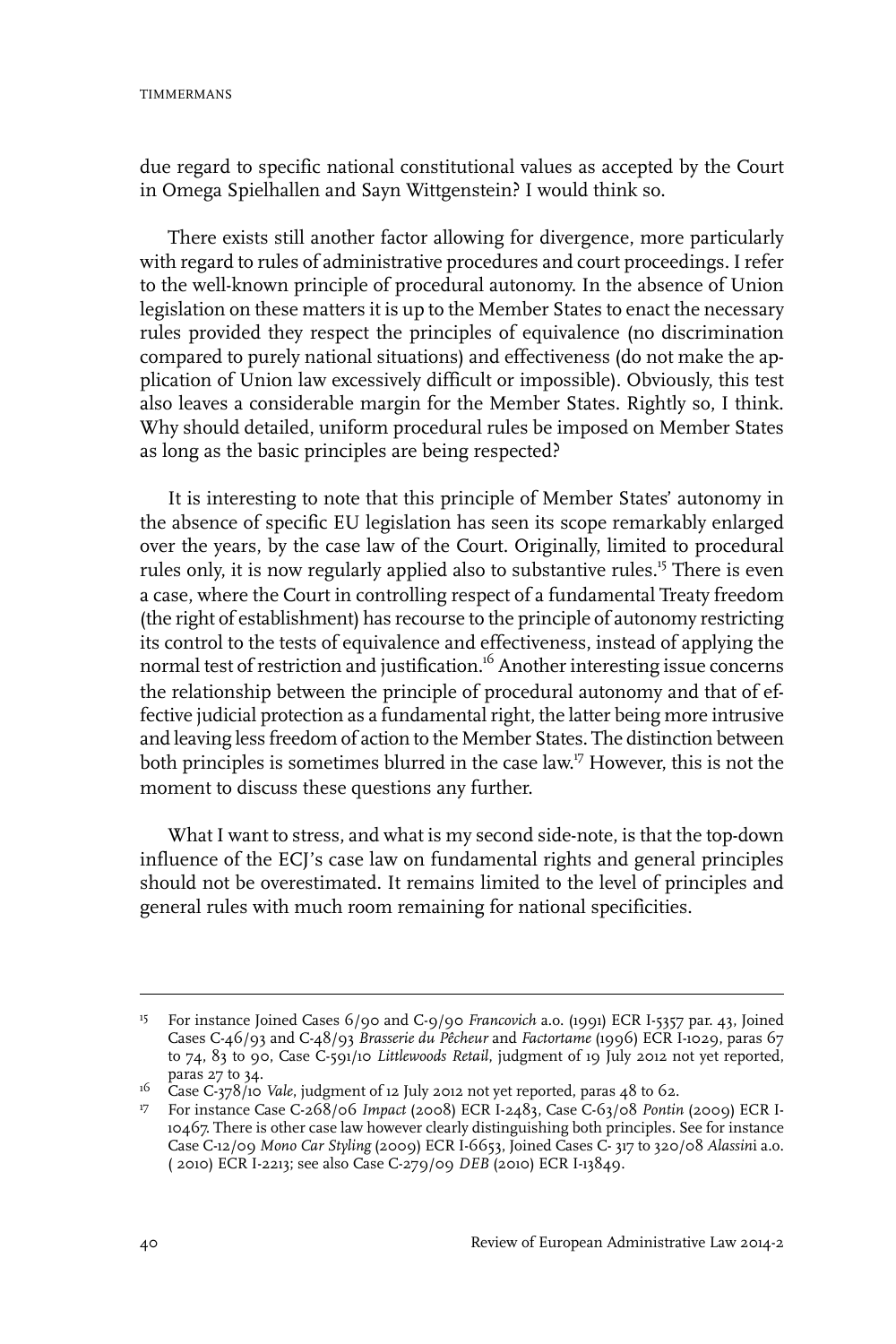### **4 Imposed Uniformity?**

I now come to the second part of the subtitle of the conference theme: imposed uniformity. Is there a need for EU legislation, a kind of General Code on administrative procedures, to give a helping hand to convergence or should we prefer the incremental process of natural convergence to continue?

Two initiatives are now on the table. There is the Recommendation of the European Parliament (EP), based on the Berlinguer Report, to establish a European Law of Administrative Procedure (EP draft).<sup>18</sup> This request is addressed to the European Commission, who are to come forward with a legislative proposal on the Law of Administrative Procedure of the EU. It received a waiting answer from the Commission (let us first see whether there really exists gaps). Then, there is the RENEUAL draft, which is not yet a finished product, but a work in progress. It is the product of a European wide network of academics and a first example, I think, in the field of public law of a project comparable in scope and ambition to the codes and general principles of European Private Law (developed by various academic networks existing already for a much longer time).

In 2012 RENEUAL has joined forces with the recently founded European Law Institute (ELI). Both organisations have decided to further develop the project as a joint project. One of the aims of the ELI is to take initiatives with a practical impact for the development of the law in Europe (that scope is thus much wider than European law only). The ELI brings together for that purpose legal expertise not only of academics, but particularly also of legal practitioners, judges, advocates, notaries, legal counsels of national and European administrations etc. The added value of the ELI contribution to the RENEUAL project is therefore, the critical eyes of the legal practitioners and their valorising comments towards the RENEUAL drafts.

Both the EP Recommendation and the RENEUAL draft start with a similar diagnosis: there exists a large variety of sectorial rules and principles on good administration produced from various sources (treaty law, EU Charter of Fundamental Rights, secondary legislation, case law of the Luxembourg Court, codes of good administrative behaviour established by the institutions and various EU bodies and agencies). Because of this variety citizens will have difficulty to know their procedural rights. Moreover, there exist obvious gaps. So there is a perceived need for a coherent and comprehensive set of rules.

 $18$  See fn. 4.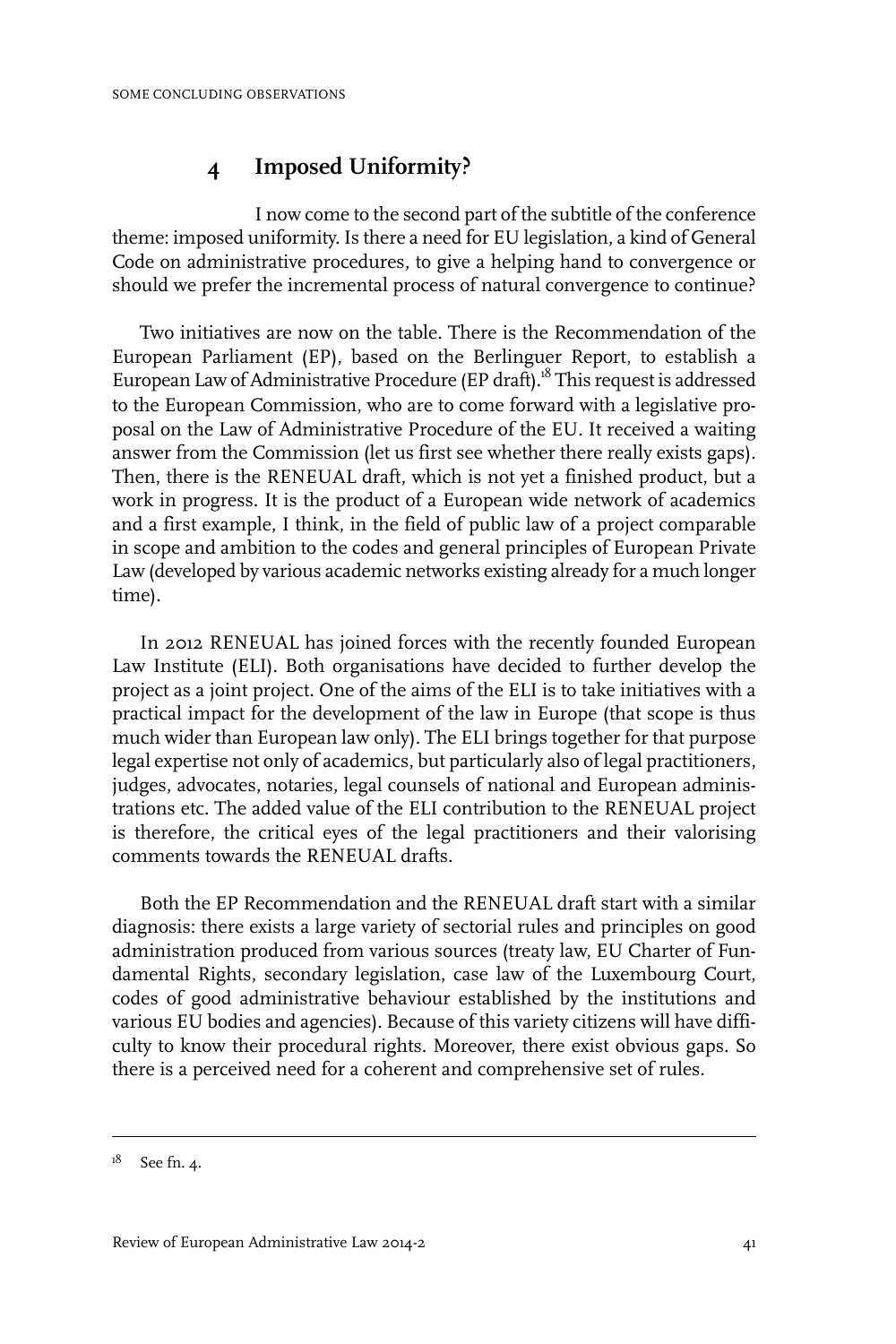There exist however great differences between both drafts.

The approach of the EP draft is more cautious, more political. It signals the increasing lack of confidence of Union citizens in the Union and its decisionmaking processes, undermining the legitimacy of the Union. A European Administrative Procedure Act could be one of the answers to respond to the queries of the citizens. So, the EP, if one may say so, is also an exercise in public relations. That may explain why the EP draft is at the same time in fact a mixture of rules and principles regulating administrative procedures and of principles of good administrative behaviour governing more generally the relations between the Union administration and the public. Another important difference is that the EP draft only applies to the Union administration, not to the Member States.

The RENEUAL draft is much more legal in nature, including being considerably more detailed (6 Books), more strict and also more ambitious. It is a real code on administrative procedure not, or not also, a code on administrative behaviour. The RENEUAL draft is intended to simultaneously serve as a model for a EU Regulation and as a source of inspiration for national legislation concerning the general nature on administrative procedures. The term model rules should be taken literally: a model of good, if not best, law and practices.

The Model Rules concern administrative action, more particularly regulatory acts, decisions and contracts. So the rules govern procedures aiming at adopting *legal acts,* acts with legal consequences. They do not apply to more general, informal contacts between the administration and the public. They are not a code of good administrative behaviour. In so far, as already said, they are of a more limited scope than the EP draft.

The Model Rules apply, in the first place, to the EU administration in all its forms (institutions, agencies, bodies etc.). But, in the version submitted to the ACA Conference the model rules would also apply to Member States' authorities when implementing Union law through administrative action. However, only the general principles defined by Book I apply to all administrative actions taken by Member States when implementing Union law. The specific rules on regulatory acts (Book II) and those on contracts (Book IV) only apply to the Union administration, not the national administrations. On the contrary, the rules on decisions (unilateral acts addressed to one or more individualised public or private persons to regulate one or more concrete cases) do apply to Member States administrations when implementing Union law. Why is this? Why limit the applicability of the specific rules to decisions only and not extend it to regulatory acts? According to the explanations given by the drafters in the Introduction, regulatory acts may be an exception because from a qualitative point of view, and maybe to a certain extent also from a quantitative viewpoint, most of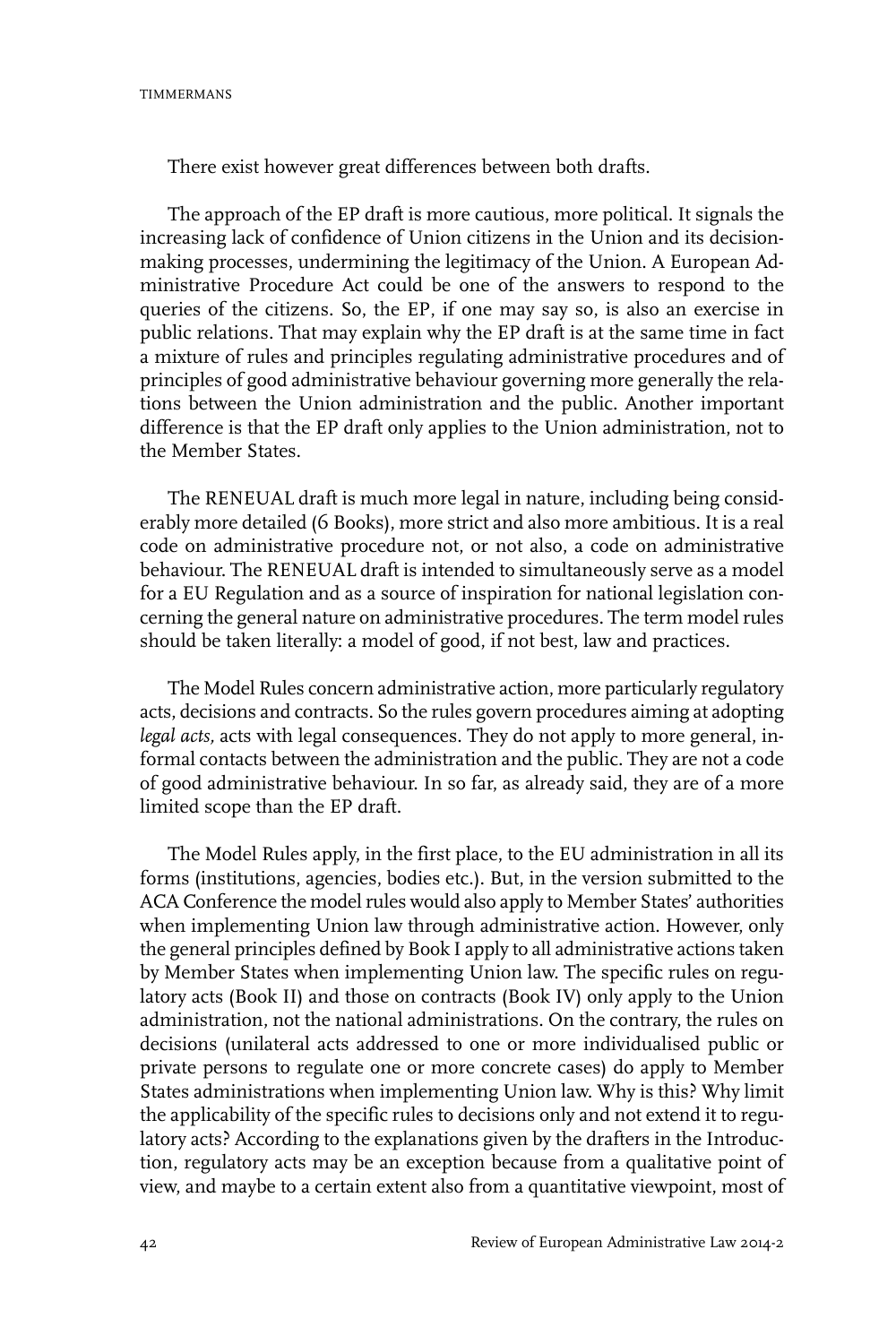the regulations take place on the EU level. I am not convinced this is really the case.

Albeit, in the revised version of the RENEUAL draft, presented to a Conference organised by the European Ombudsman on 19 and 20 May 2014 in Brussels, Book III on single case decision-making does not apply anymore to Member States. This also follows suggestions made during a workshop on the RENEUAL draft organised in February 2014, in Florence, by the ELI in cooperation with the European University Institute. This modification is to be welcomed. I do not contest that there may be good reasons to consider including also the Member States in situations where they are implementing EU law. However, to do so would not necessarily increase the political chances of a possible legislative initiative (to use an understatement). It would also raise a host of technical complications. Better to proceed step by step, as is good wisdom in EU decision-making.

Book I, in the version submitted to the ACA Conference, enumerated, in the operative part, the general principles of good administration applying also to Member States administrative action, when implementing Union law (so including regulatory acts, decisions and contracts). These principles consist of the right to good administration (I suppose as defined in Article 41 Charter) and ten more principles of a fairly different nature. They range from: general principles of law on a much wider scope than only those applying to administrative action alone (legal certainty, proportionality, legitimate expectations, access to justice); to lower ranking principles of a more administrative nature, not necessarily qualified as legal principles (e.g. principles of participation, of efficiency and effectiveness, principles of transparency, service orientation, fair communication).

In the revised version of the RENEUAL draft, presented to the Brussels Conference already referred to, these principles have been taken out of the operative part of Book I and placed into the Preamble of the Model Rules. However, the language used remains rather peremptory, including a public authority is 'bound to', 'shall have regard to' these principles. For most of these principles it is evident that they do apply (rule of law, proportionality, legal certainty, equal treatment, right to good administration etc.), but for others this is not so clear. It may also be less clear what the principles exactly imply (fairness, objectivity, efficiency, effectiveness, service orientation). One could say of course that a Preamble, even when using peremptory language, cannot impose legally binding obligations. Nevertheless, I think the drafting of the Preamble could be reconsidered in this respect.

Nonetheless, the question remains whether a legislative initiative on the EU level is now required or opportune? Ultimately, this is a political question.